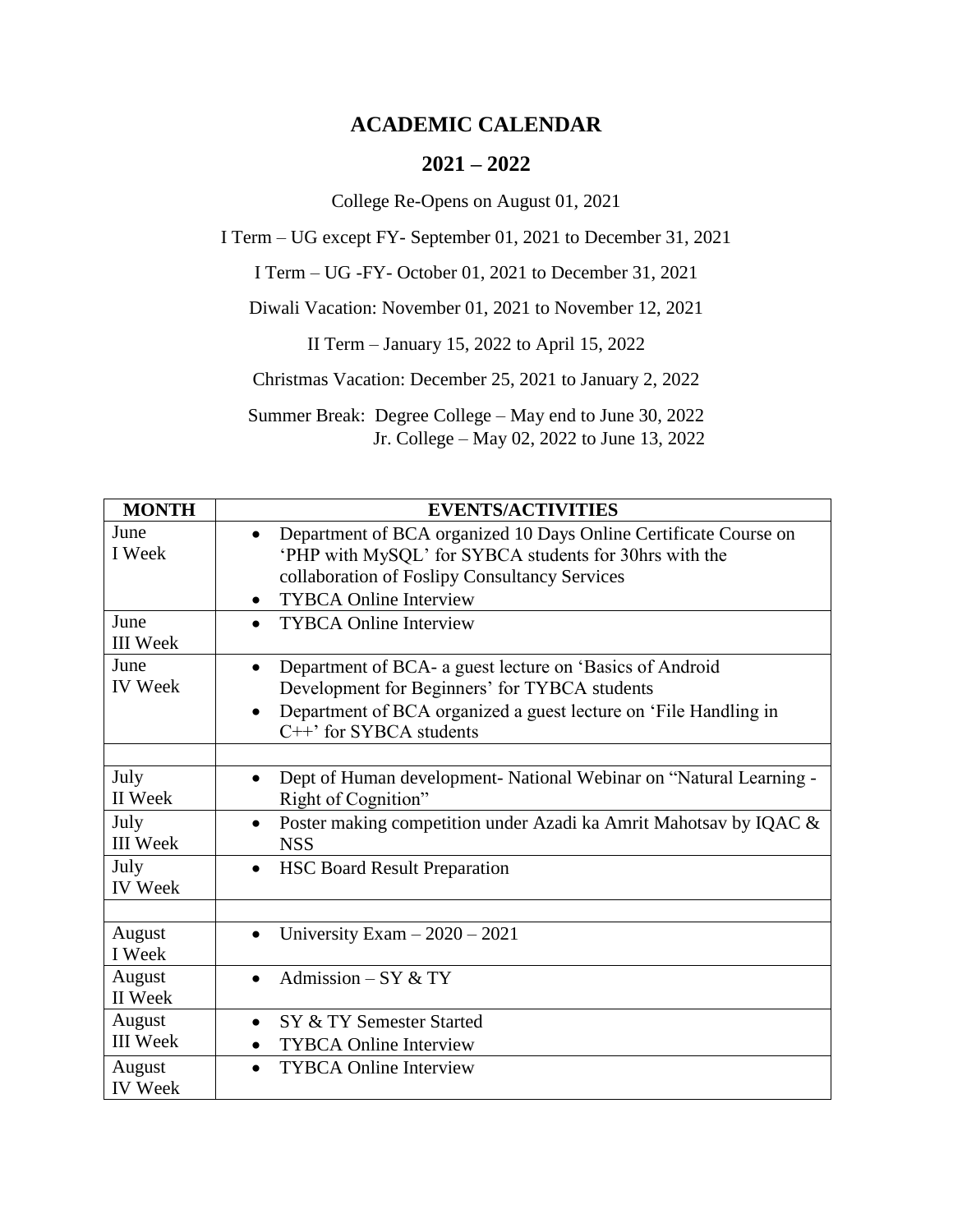| September                    | First unit test of SYJC Students                                                                                                                                                                                                                                                                                                                                                                                                                      |
|------------------------------|-------------------------------------------------------------------------------------------------------------------------------------------------------------------------------------------------------------------------------------------------------------------------------------------------------------------------------------------------------------------------------------------------------------------------------------------------------|
| I Week                       | <b>Admission of First Year Students</b>                                                                                                                                                                                                                                                                                                                                                                                                               |
| September<br><b>III</b> Week | <b>TYBCA Online Interview</b><br>$\bullet$                                                                                                                                                                                                                                                                                                                                                                                                            |
| September<br><b>IV</b> Week  | Mental health Literacy Training Programme for Sr. and Jr. College<br>٠<br>Office Automation Workshop for Administrative Staff<br>$\bullet$<br>Department of Resource Management (ISD) Webinar on 'Consumer<br>$\bullet$<br>Awareness and Financial Literacy' for SYBSc and TYBSc (RM)<br>students, in association with Consumer Guidance Society India<br>Mumbai under the subject of Consumer Studies.<br><b>TYBCA Online Interview</b><br>$\bullet$ |
| October                      | Vision NEP 2020 Webinar<br>$\bullet$                                                                                                                                                                                                                                                                                                                                                                                                                  |
| I Week                       | FY - Semester Started<br>$\bullet$                                                                                                                                                                                                                                                                                                                                                                                                                    |
|                              | Department of BCA - Online Orientation Program for FYBCA students<br>٠                                                                                                                                                                                                                                                                                                                                                                                |
| October                      | Dept of PG studies (MA Psychology) - Mental Health Week<br>$\bullet$                                                                                                                                                                                                                                                                                                                                                                                  |
| II Week                      | Virtual Induction Programme for FYBSc students                                                                                                                                                                                                                                                                                                                                                                                                        |
| October                      | Criterion III and Research Cell- Study Circle Session-1 International<br>$\bullet$                                                                                                                                                                                                                                                                                                                                                                    |
| <b>III</b> Week              | Patent Achievement by Nilesh Mhatre                                                                                                                                                                                                                                                                                                                                                                                                                   |
|                              | Vachan Prerana Diwas<br>$\bullet$                                                                                                                                                                                                                                                                                                                                                                                                                     |
|                              | Department of Resource Management(ISD) and SMRK College, Nashik<br>$\bullet$<br>MOU activity -Session on Surface Treatment in Interior under the<br>subject Interior Designing for TYBSC RM students of both the college.                                                                                                                                                                                                                             |
| October<br><b>IV</b> Week    | Training programme for teaching staff on 'How to use Smart Studio<br>Classroom'                                                                                                                                                                                                                                                                                                                                                                       |
| October<br>V Week            | Department of Resource Management(ISD) - Guest lecture on<br>$\bullet$<br>'Consumer Movement'                                                                                                                                                                                                                                                                                                                                                         |
|                              | Department of Resource Management(ISD) and SMRK College, Nashik<br>$\bullet$<br>MOU activity - Session on Surface Treatment in Interior, under the<br>subject Interior Designing for TYBSC RM students of both the colleges<br>Department of BAF a guest lecture on "Working Capital Management"<br>for TYBAF students<br>Department of BAF - Guest lecture on "Equity Valuation Model" for<br><b>SYBAF</b> students                                  |
|                              | 2nd Unit Test of SYJC (Online)                                                                                                                                                                                                                                                                                                                                                                                                                        |
|                              | <b>COVID Vaccination Drive</b>                                                                                                                                                                                                                                                                                                                                                                                                                        |
|                              |                                                                                                                                                                                                                                                                                                                                                                                                                                                       |
| November<br><b>III</b> Week  | Department of Resource Management(ISD) and SMRK College, Nashik<br>MOU activity<br>Peer learning session - on the topic "Floor Covering" for TYBSC RM                                                                                                                                                                                                                                                                                                 |
|                              | students                                                                                                                                                                                                                                                                                                                                                                                                                                              |
|                              | Peer learning session on the topic "Wall Covering" for TYBSC RM<br>students                                                                                                                                                                                                                                                                                                                                                                           |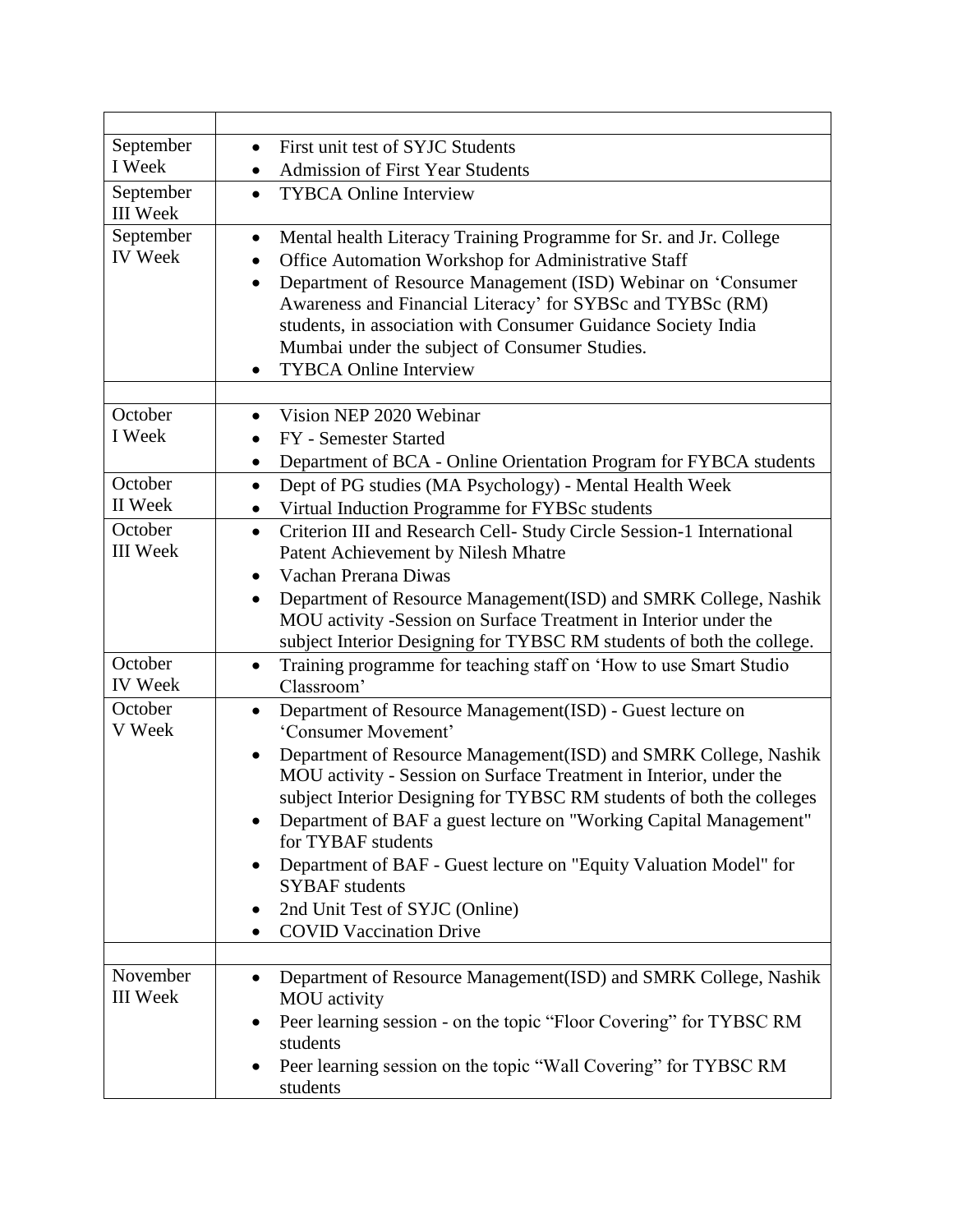| November<br><b>IV</b> Week | Criterion III and Research Cell- Study Circle Session-2 Exploring Open<br>$\bullet$<br><b>Access Databases for Scholarly Research</b> |
|----------------------------|---------------------------------------------------------------------------------------------------------------------------------------|
|                            | <b>UG</b> Internal Exam<br>$\bullet$                                                                                                  |
|                            | TYBCA students - Orientation on Employability Training Program                                                                        |
|                            | <b>NSS Constitution Day Celebration</b>                                                                                               |
|                            |                                                                                                                                       |
| December                   | <b>UG Internal Exam Continued</b>                                                                                                     |
| I Week                     |                                                                                                                                       |
| December                   | Department of Resource Management (ISD) - Art week 3.0 'Décor<br>$\bullet$                                                            |
| II Week                    | Diaries" for FYBSC students                                                                                                           |
|                            | Guest Lecture on Cognitive Behavior Therapy for MA II students<br>$\bullet$                                                           |
|                            | Guest Lecture on "Sale of Goods Act 1930" for TYBAF students<br>٠                                                                     |
|                            | Guest Lecture on "Material Costing" for SYBAF students<br>٠                                                                           |
|                            | Career assessment test conducted by Global University System for                                                                      |
|                            | <b>SYJC</b> students                                                                                                                  |
| December                   | Career guidance lecture<br>$\bullet$                                                                                                  |
| <b>III</b> Week            | NSS Consumer Rights Webinar<br>$\bullet$                                                                                              |
|                            | <b>Economic Convention</b><br>$\bullet$                                                                                               |
|                            | Sahitya Samwad Vyakhyanmala - 1                                                                                                       |
|                            | Prevention from Cyber Crime – Chirag Nagar Police<br>$\bullet$                                                                        |
|                            | Indian Feminism Through The Ages Series - Inauguration<br>$\bullet$                                                                   |
|                            | Department of Resource Management(ISD) and SMRK College, Nashik<br>٠                                                                  |
|                            | MOU activity - Session on "Green Interiors" for TYBSC RM students                                                                     |
|                            | of both colleges                                                                                                                      |
|                            | Department of Resource Management (ISD) - Movie 'Halka' was<br>$\bullet$                                                              |
|                            | screened for SYBSc students under the subject of Consumer Studies.                                                                    |
|                            | Three days session on Therapies for MA II students<br>$\bullet$                                                                       |
|                            | Sesssion on REBT for MA II students                                                                                                   |
|                            | Department of BCA - Guest lecture on "Networking in Java" for                                                                         |
|                            | <b>SYBCA and TYBCA Students</b>                                                                                                       |
|                            | Department of BCA - Guest lecture on 'CSMA/CD and ALOHA in                                                                            |
|                            | computer Networking' for TYBCA students                                                                                               |
| December                   | <b>Teachers Leadership Training Programme</b><br>٠                                                                                    |
| <b>IV</b> Week             | Mapping and Attainment of POs, PSOs, and COs Workshops                                                                                |
|                            | NSS Consumer Rights Webinar<br>٠                                                                                                      |
|                            | 'Indian Feminism Through The Ages' Webinar Series - Inauguration.                                                                     |
|                            | <b>FYJC I Unit Test</b>                                                                                                               |
|                            | Two days workshop on POs, PSOs and COs and Measuring level of                                                                         |
|                            | Attainment of POs, PSOs and COs                                                                                                       |
|                            | Two days Leadership Training for Heads and Supervisors of BVB by                                                                      |
|                            | dept of Human development                                                                                                             |
| December                   | Value-added course on 'Research Methodology' for BSc Home Science<br>٠                                                                |
| V Week                     | Guest lecture on FIRO -B, an organizational tool for MA II students                                                                   |
|                            |                                                                                                                                       |